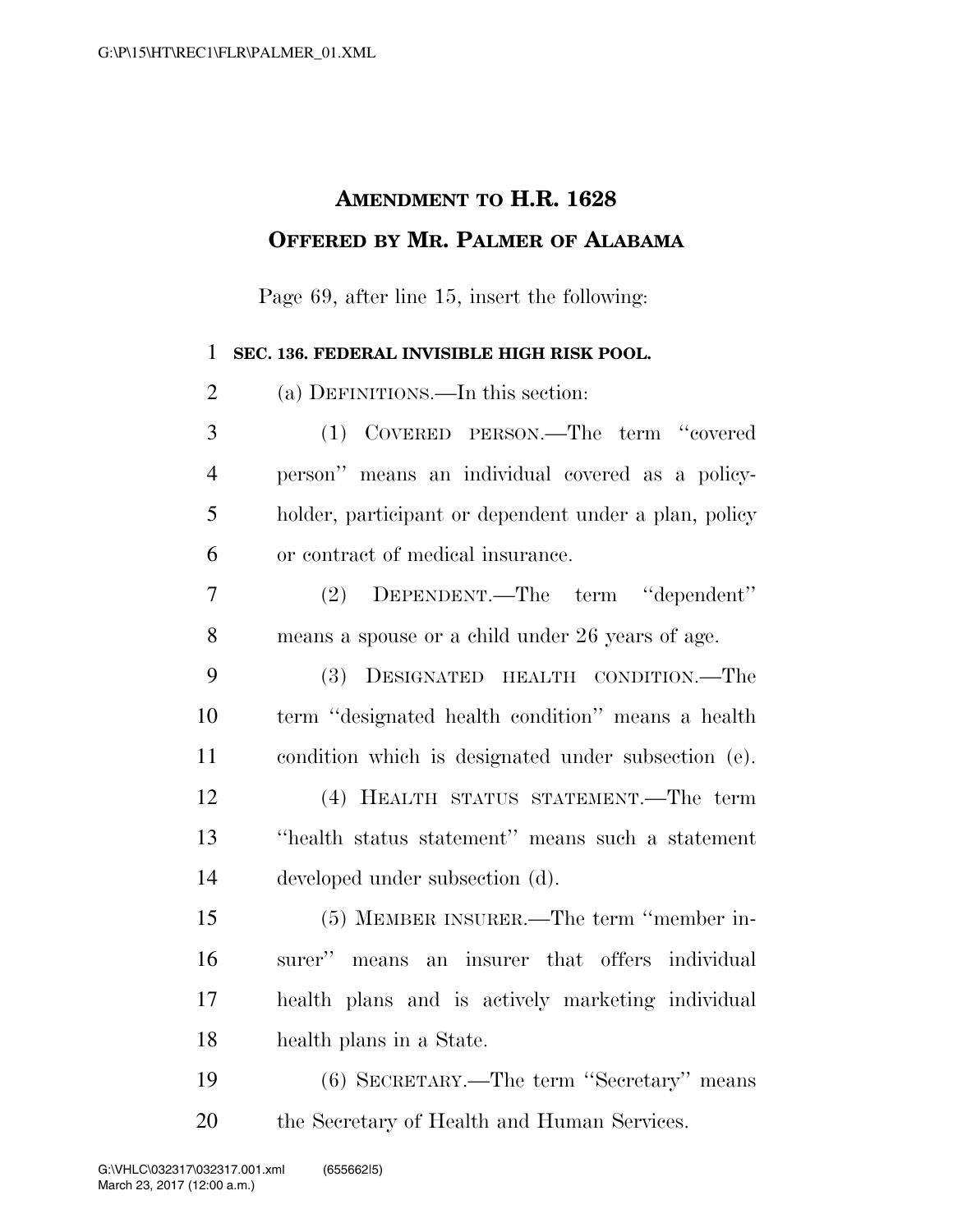| $\mathbf{1}$   | (7) STATE.—The term "State" means one of             |
|----------------|------------------------------------------------------|
| $\overline{2}$ | the 50 States or the District of Columbia.           |
| 3              | (b) ESTABLISHMENT OF FIHRP.—                         |
| $\overline{4}$ | (1) IN GENERAL.—There is hereby established          |
| 5              | a Federal Invisible High Risk Pool (in this section  |
| 6              | referred to as the "FIHRP").                         |
| 7              | (2) REQUIREMENT FOR PARTICIPATION.—As a              |
| 8              | condition of doing business in a State, a member in- |
| 9              | surer that is actively marketing a medical insurance |
| 10             | policy in the State must participate in the FIHRP    |
| 11             | in accordance with this section.                     |
| 12             | (3) OPERATION.—The Secretary shall be re-            |
| 13             | sponsible for administration of FIHRP, except that,  |
| 14             | beginning 5 years after the date of the enactment of |
| 15             | this Act, a State may, upon notice to the Secretary, |
| 16             | assume responsibility for administration of the      |
| 17             | FIHRP for medical insurance policies in such State.  |
| 18             | (c) REINSURANCE; PREMIUM RATES.—                     |
| 19             | (1) REINSURANCE AMOUNT. A member in-                 |
| 20             | surer offering an individual health plan in a State  |
| 21             | must be reinsured by the FIHRP to the level of cov-  |
| 22             | erage provided by the FIHRP in this subsection and   |
| 23             | is liable to the FIHRP for the reinsurance premium   |
| 24             | rate established in accordance with paragraph (2).   |
| 25             | (2) REINSURANCE THRESHOLD.—                          |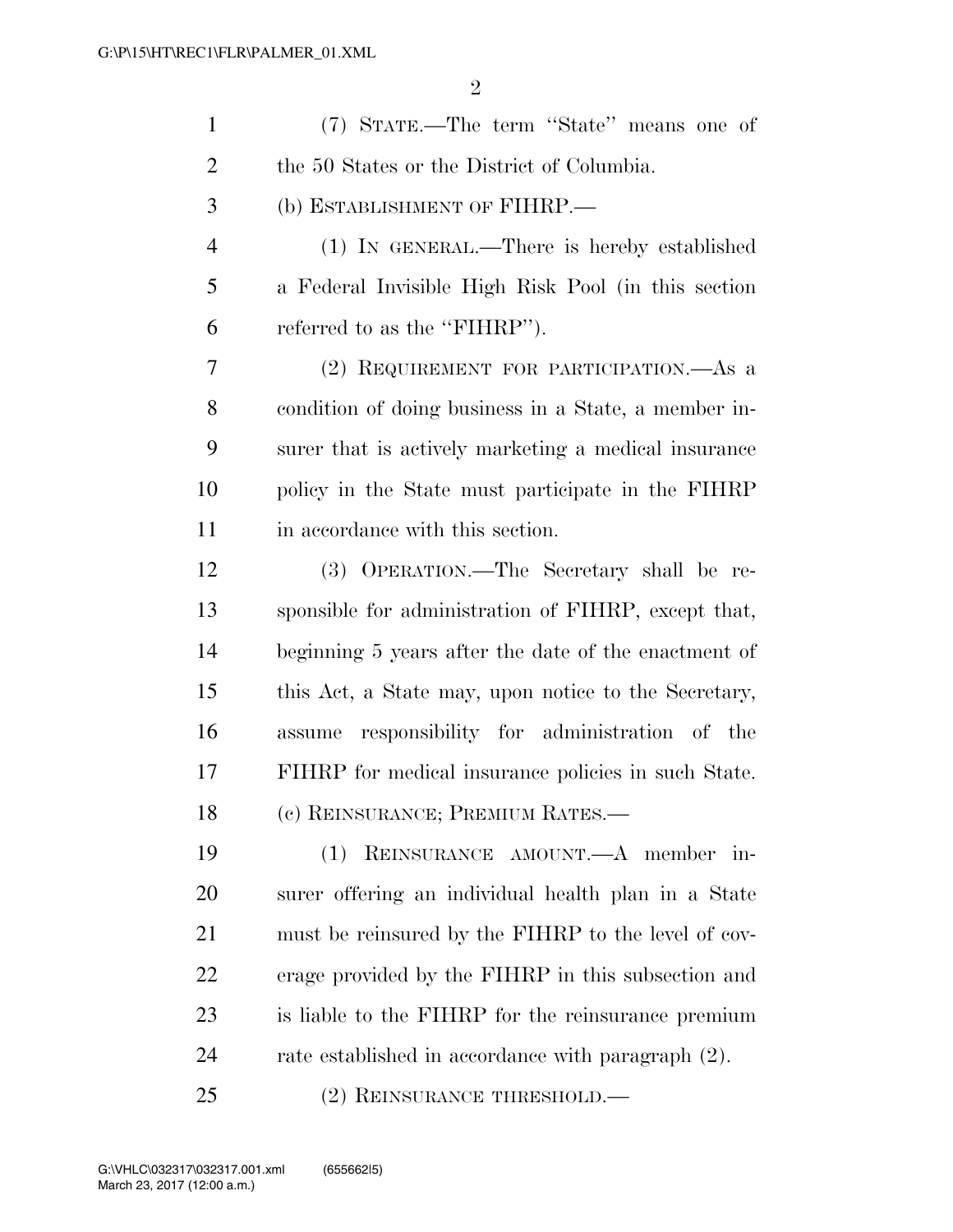(A) IN GENERAL.—The FIHRP may not reimburse a member insurer with respect to claims of an individual designated for reinsur- ance by the member insurer pursuant to sub- section (f) until the insurer has incurred an ini- tial level of claims for that individual for cov-ered benefits in a calendar year.

8 (B) INITIAL LEVEL OF CLAIMS.— Such initial level shall be \$10,000 except the FIHRP may annually adjust the initial level of claims and the maximum limit to be retained by the insurer to reflect increases in costs and utiliza-tion within State.

 (3) CARE MANAGEMENT REQUIREMENT.—A member insurer shall apply all managed care, utili- zation review, case management, preferred provider arrangements, claims processing and other methods of operation without regard to whether claims paid for coverage are reinsured under this section.

 (4) PREMIUM RATES CHARGED INSURERS.— Each member insurer shall remit 90 percent of paid premiums for policies covering any individual ceded by the insurer to the FIHRP under this section. The FIHRP may consider adjustments to the premium rates charged for reinsurance to reflect the use of ef-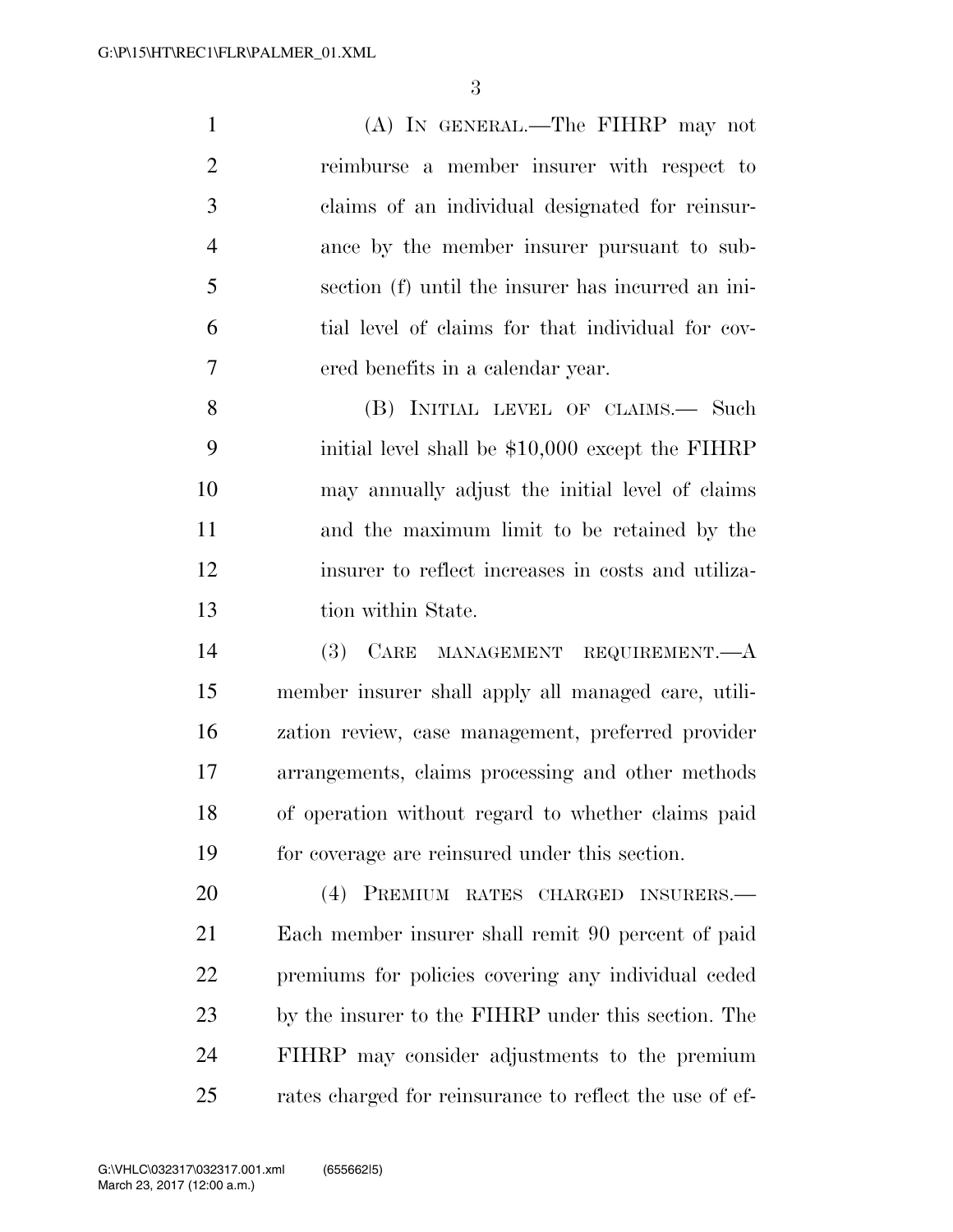| $\mathbf{1}$   | fective cost containment and managed care arrange-           |
|----------------|--------------------------------------------------------------|
| $\overline{2}$ | ments by an insurer.                                         |
| 3              | (d) HEALTH STATUS STATEMENT BY APPLICANTS.-                  |
| $\overline{4}$ | The Secretary shall develop a health status statement to     |
| 5              | be completed by all applicants for individual health insur-  |
| 6              | ance in a State. Such statement shall identify if the appli- |
| 7              | cant has been diagnosed or is receiving treatment within     |
| 8              | a specified period of time for a designated condition (as    |
| 9              | determined under subsection (e)),                            |
| 10             | (e) DESIGNATED HEALTH CONDITIONS.                            |
| 11             | (1) IN GENERAL.—Subject to paragraph $(2)$ ,                 |
| 12             | the following shall be considered to be designated           |
| 13             | health conditions for purposes of this section:              |
| 14             | (A) Chronic obstructive pulmonary disease.                   |
| 15             | (B) Endometrial cancer.                                      |
| 16             | (C) Metastatic cancer.                                       |
| 17             | (D) Prostate cancer.                                         |
| 18             | (E) Congestive heart failure.                                |
| 19             | $(F)$ Renal failure.                                         |
| 20             | (G) Rheumatoid arthritis.                                    |
| 21             | $(H)$ HIV.                                                   |
| 22             | (I) Such other health conditions as the                      |
| 23             | Secretary may determine                                      |
|                |                                                              |
|                |                                                              |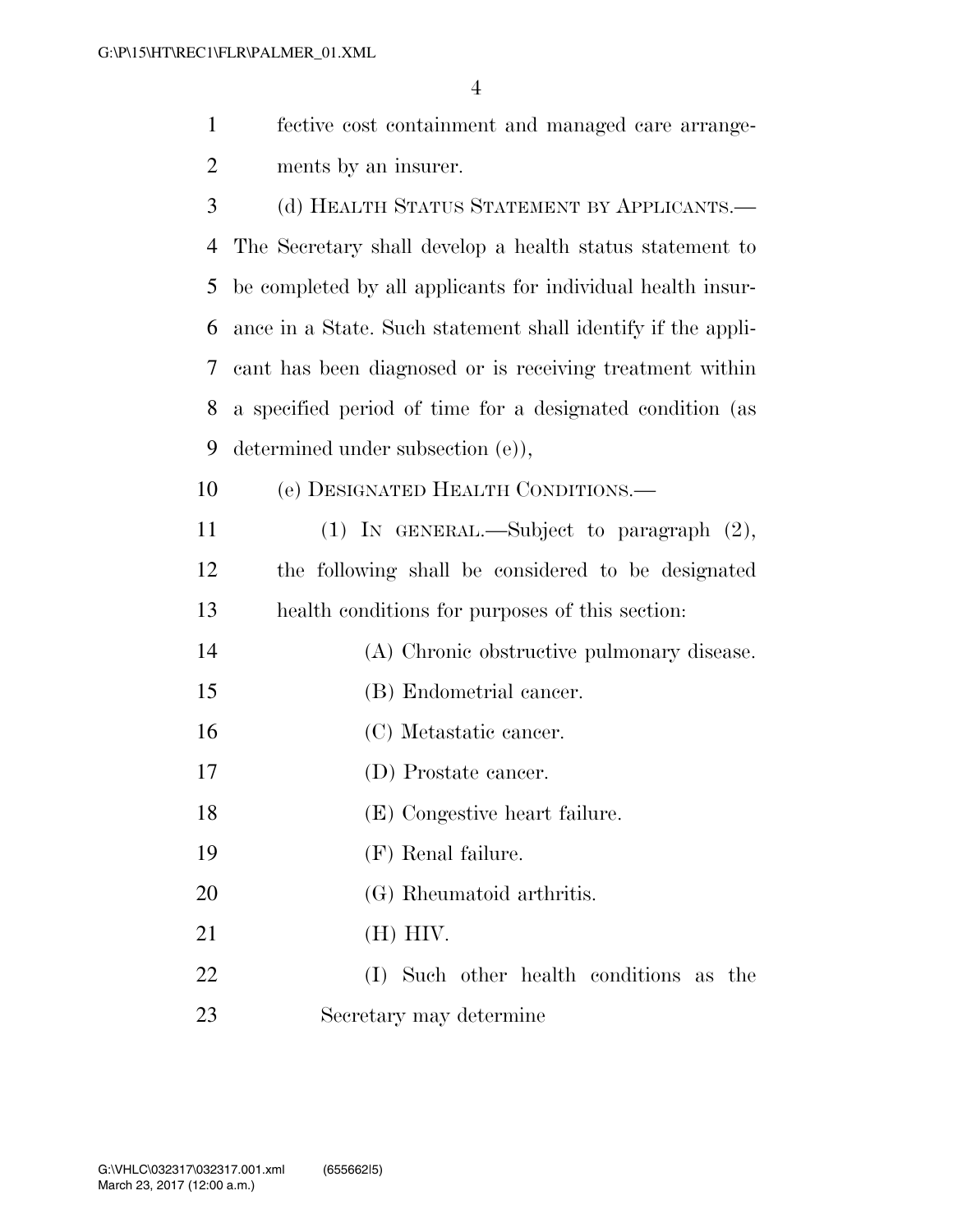(2) FIHRP AUTHORITY TO REVISE.—The FIHRP may amend the list of designated health conditions from time to time as appropriate.

(f) DESIGNATION OF REINSURANCE.—

 (1) IN GENERAL.—An insurer may evaluate the health status of an applicant for insurance for pur- poses of designating that individual for reinsurance through the FIHRP. For individual health plans issued on or after January 1, 2018, the insurer shall use the individual's health status statement to make a designation and may not use any other method to determine the health status of an individual. Insur- ers may designate an individual for reinsurance through the FIHRP only at time of the individual's application for insurance.

16 (2) PROVISION OF REINSURANCE.—

 (A) IN GENERAL.—The FIHRP shall pro- vide reinsurance to a member insurer for per- sons designated by a member insurer under paragraph (1).

21 (B) DESIGNATION CRITERIA. (i) DESIGNATION BASED ON DES- IGNATED HEALTH CONDITION.—Applicants with a designated health condition shall be automatically designated for reinsurance.